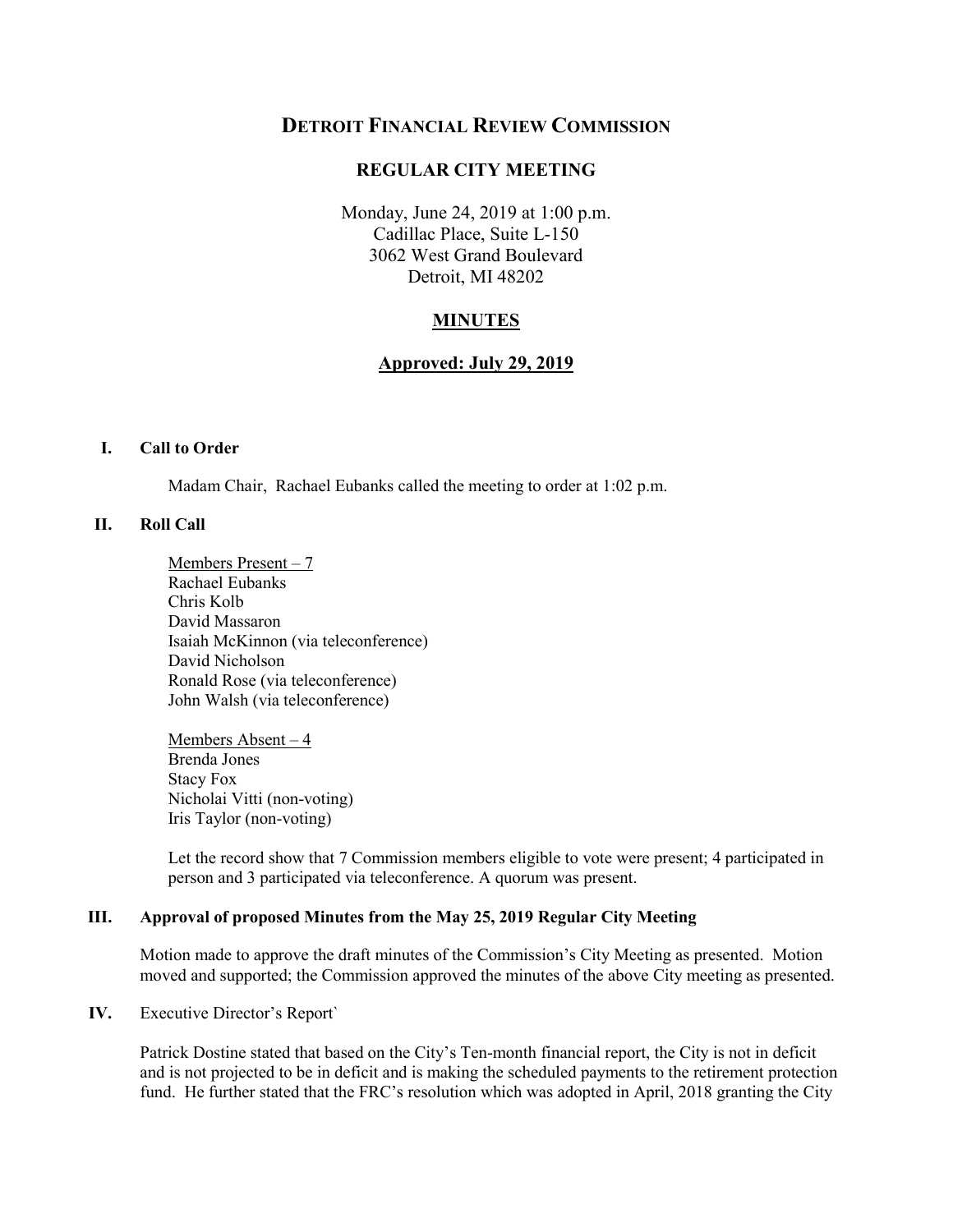a waiver from FRC's active oversight through June, 2019 has expired; he noted that the Commission, at today's meeting, among other things, will be taking up consideration to grant the City a Year-two waiver.

 financial, operational and administrative progressions. He stated that the City has met the conditions He informed the meeting that over the course of the year, the City has routinely submitted reports, which served to inform the Commission on statutory benchmarks required of the City, as well as necessary for a second waiver.

## **V. Old Business - None**

#### **VI. New Business**

**a. Letter from Mayor Mike Duggan – appointing Dave Massaron, City's CFO, to serve on the FRC on his behalf** 

 Madam Chair, Rachael Eubanks informed the meeting and read the contents of the letter from Mayor Mike Duggan, appointing Dave Massaron, City's CFO, to serve on the FRC on his behalf.

## **b. Consideration of the City's requests to approve 3 deficit free budgets and compliance with Michigan Financial review Commission's Act per MCL 141.1638 (g) (FRC Resolution 2019-1)**

 Motion made to approve the City's 3 deficit free budgets requests and compliance with Michigan Financial Review Commission's Act (FRC City Resolution 2019-1) as presented. Motion moved and approved. The Commission approved City Resolution 2019-1 as presented.

## **141.1638 (2) (FRC Resolution 2019-2) c. Consideration of the City's requests to approve granting a waiver per MCL**

 Motion made to approve the City's waiver request (FRC City Resolution 2019-2) as presented. Motion moved and approved. The Commission approved City Resolution 2019-2 as presented.

### **d. Review of FRC's certifications with Public Act 181 and Waiver Conditions in PA 181, Section 8 (2)**

The Commission reviewed and discussed the above-mentioned certification and waiver conditions.

#### **VII. Public Comment - None**

### **VIII. Next Meeting Date**

City Regular Meeting: Monday, July 29, 2019 at 1:00 p.m. at Cadillac Place, 3062 West Grand Boulevard, Suite L-150, Detroit, MI 48202.

## **IX. Adjournment**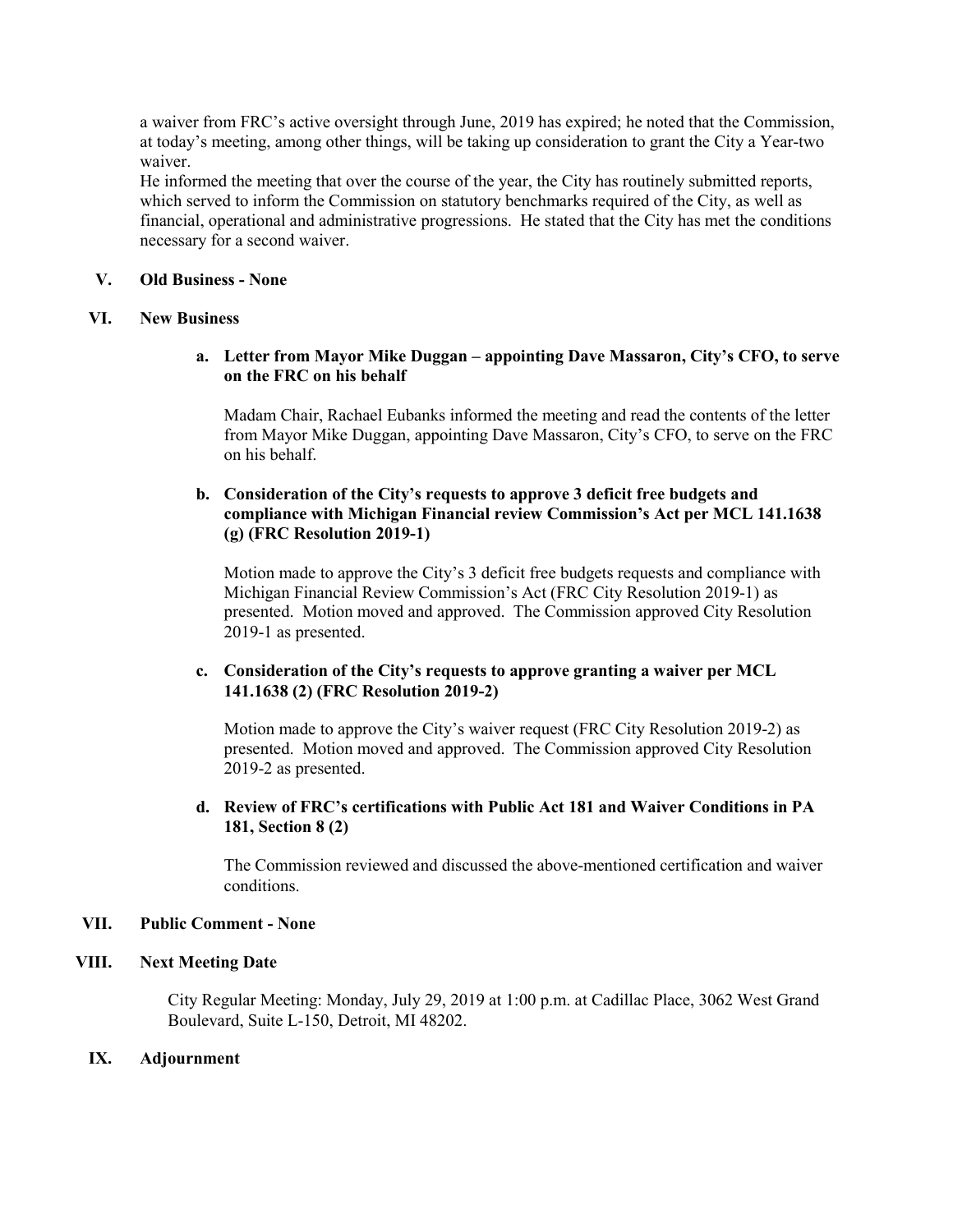Motion made to adjourn. Motion moved and supported, the Commission approved the motion to adjourn.

There being no further business, the meeting adjourned at 1:12 p.m.